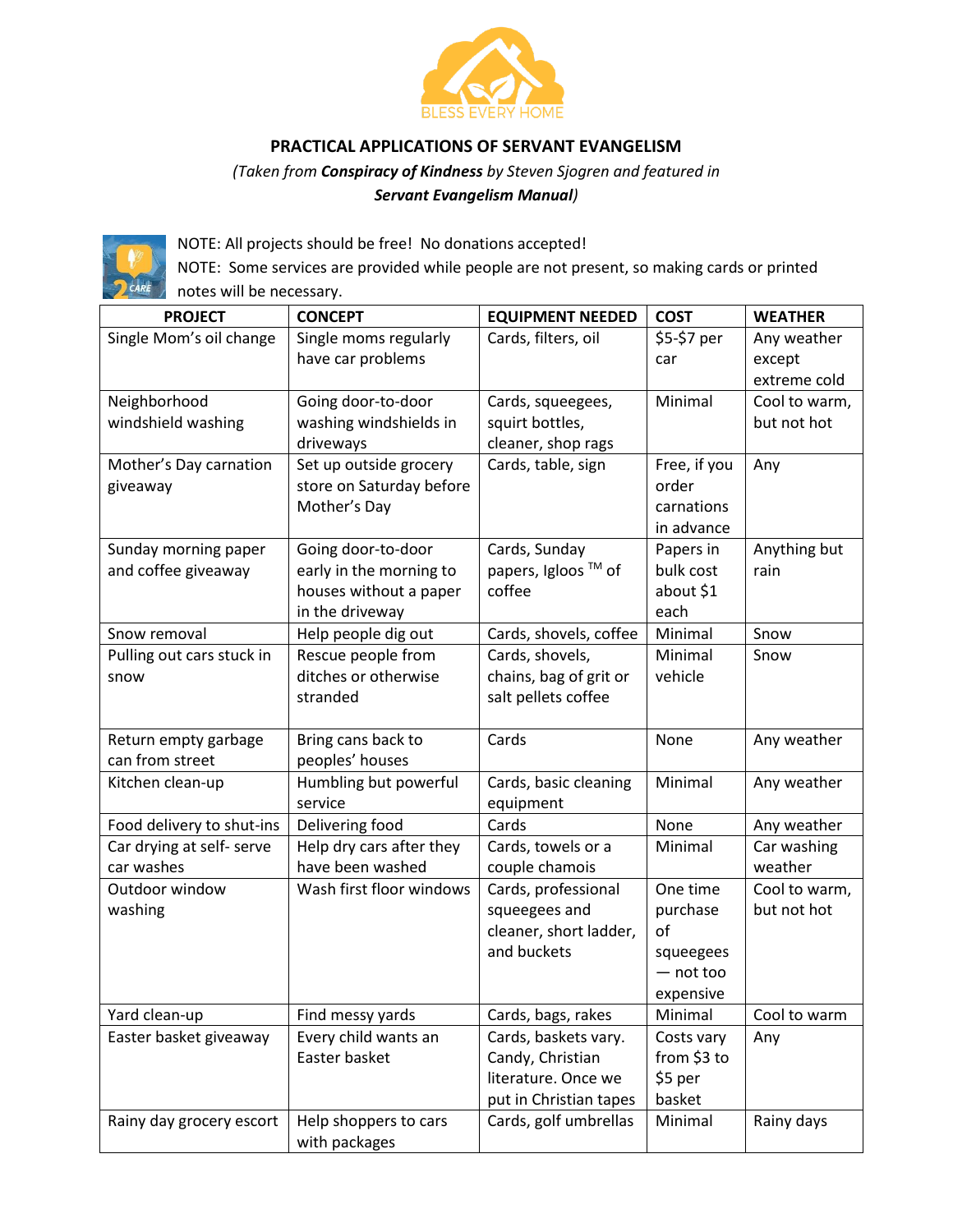| Instant camera pictures                          | Find lonely people or<br>couples at parks or malls<br>and "shoot" them | Cards,<br>cameras(stickers for<br>back of photos are<br>best)                    | Film and<br>initial<br>outlay for<br>cameras<br>(about 75¢<br>per photo)     | Anything but<br>rain                                                                                                  |
|--------------------------------------------------|------------------------------------------------------------------------|----------------------------------------------------------------------------------|------------------------------------------------------------------------------|-----------------------------------------------------------------------------------------------------------------------|
| Windshield washing at<br>self-serve gas stations | Revive the practice of<br>free windshield washing<br>with fill-up      | Cards, squeegees,<br>squirt bottles, red<br>rags, cleaner                        | Initial<br>purchase<br>of<br>equipment<br>$-minimal$                         | Prefer clear<br>weather. If it's<br>too hot, the<br>fluid will<br>evaporate                                           |
| House/apartment repair                           | Fix broken things. Limit<br>repairs to your<br>capabilities            | Cards, basic tool kit                                                            | Limit your<br>work to<br>your<br>capable<br>repair<br>budget                 | Depends on if<br>indoors or<br>outdoors. If<br>indoors, any<br>weather. If<br>outdoors,<br>depends on<br>the project. |
| House/apartment/dorm<br>cleaning                 | Who doesn't need their<br>place cleaned?                               | Cards, vacuum<br>cleaners, brooms,<br>trash bags                                 | Minimal                                                                      | Any<br>weather-<br>may need to<br>call ahead or<br>work from<br>referrals                                             |
| Winter car wash                                  | Spray off salt and road<br>to spray off underside<br>grime of cars     | Cards, coffee, wands                                                             | Minimal                                                                      | Don't attempt<br>this in<br>weather<br>below 20º as<br>door locks<br>could freeze                                     |
| Summer car wash                                  | Free car wash! Use<br>banners that say "Free<br>Car Wash- No Kidding"  | Cards, basic wash<br>equipment, banners.<br>Can also serve drinks,<br>play music | Minimal-<br>Use a<br>sports bar's<br>parking lot<br>and pay for<br>the water | Above 60º-<br>overcast days<br>don't work<br>well. People<br>won't stop if<br>it looks like<br>rain                   |
| Filling windshield<br>washer fluid               | Refill washer reserves in<br>cars and clean off wiper<br>blades        | Cards, washer fluid,<br>signs, table                                             | Fluid costs<br>about \$1<br>per gallon                                       | Any weather                                                                                                           |
| Scraping out fireplaces                          | Remove ashes with<br>small flat shovels                                | Cards, small brooms,<br>possible initial<br>investment on tools                  | Purchase<br>trash bags                                                       | Usually a cool<br>weather<br>project                                                                                  |
| Checking air in tires                            | See if tires are properly<br>inflated--adjust pressure<br>if necessary | Cards, compressor or<br>portable air<br>"bubbles" and air<br>pressure gauges     | Pressure<br>gauges not<br>much,<br>borrow<br>compresso<br>rs or air<br>tanks | Almost any<br>weather but<br>people are<br>more<br>concerned in<br>summer                                             |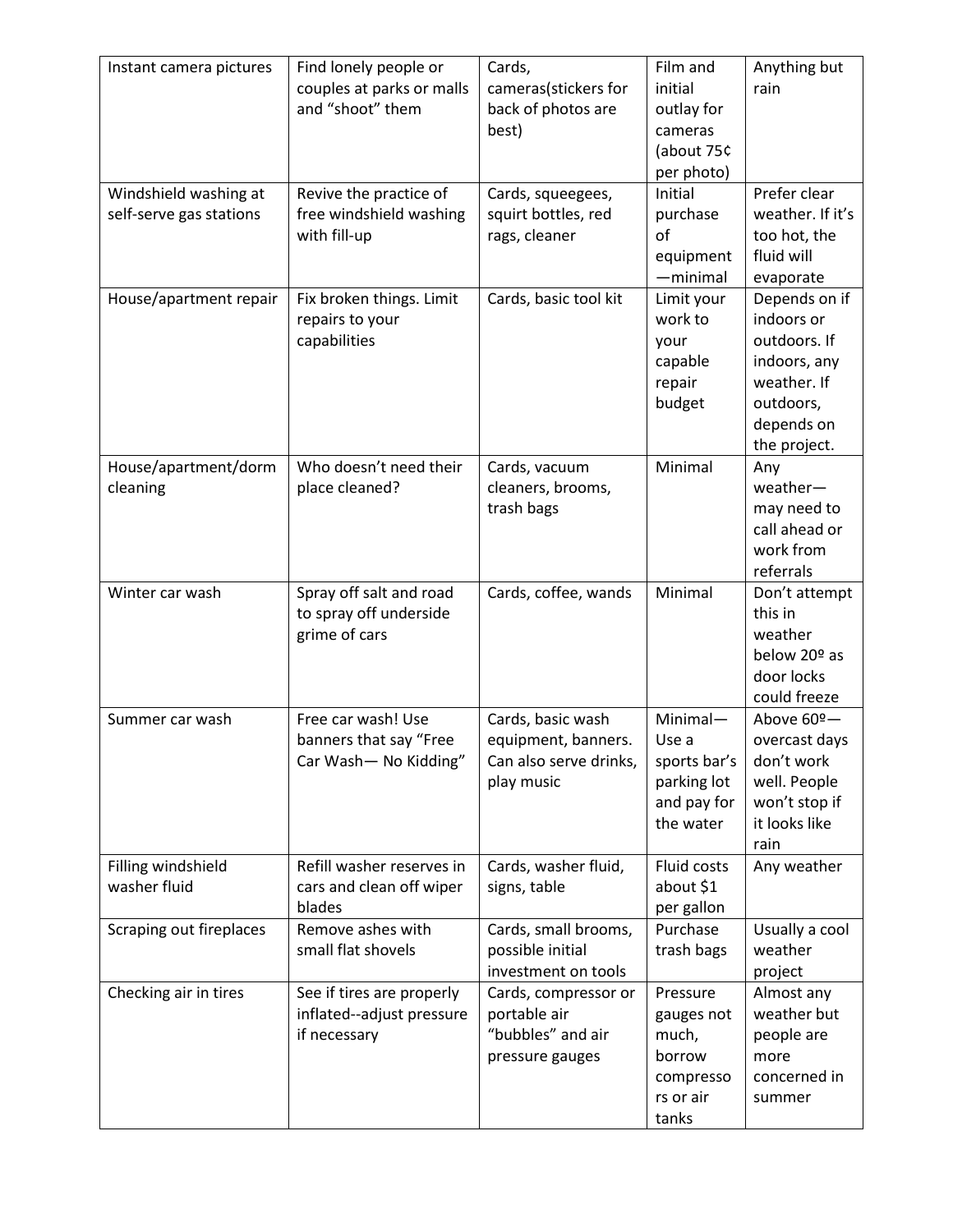| Memorial service                                               | Advertise<br>complimentary<br>memorial service in<br>newspaper                                     | Cards, set up and<br>take down                                            | Advertising<br>in<br>newspaper<br>or<br>telephone<br>book                               | Any weather                        |
|----------------------------------------------------------------|----------------------------------------------------------------------------------------------------|---------------------------------------------------------------------------|-----------------------------------------------------------------------------------------|------------------------------------|
| Radon detectors                                                | Give out complimentary<br>detectors in areas where<br>radon is a concern.<br>Return in a few days. | Cards, detectors                                                          | In quantity,<br>these cost<br>about \$10<br>each                                        | Any weather                        |
| Carbon monoxide<br>detectors                                   | Give out complimentary<br>carbon monoxide<br>detectors. Return in a<br>few days.                   | Cards, detectors                                                          | In quantity,<br>these cost<br>about<br>\$3.50 each                                      | Usually a<br>winter project        |
| Smoke detector<br>batteries                                    | Give out complimentary<br>smoke detector<br>batteries                                              | Cards, reminders<br>with date, batteries                                  | In quantity,<br>these cost<br>about<br>\$1.25 each                                      | Any weather                        |
| Toilet cleaning                                                | Clean toilets of<br>restaurants and stores                                                         | Cards, urinal screens,<br>cleaning supplies                               | Should be<br>less than<br>\$20                                                          | Any weather                        |
| Light bulb service--<br>offering to change<br>burned out bulbs | Go door-to-door with<br>light bulbs, cards, step<br>ladder                                         | Supply 15-60 watt                                                         | Light bulbs<br>are 30¢ to<br>50¢ each                                                   | Any weather                        |
| Laundromat outreach                                            | Pay for washing<br>machines and dryers at<br>local Laundromats™                                    | Cards, rolls of dimes<br>or quarters                                      | Usually 75¢<br>per wash,<br>25¢ per dry                                                 | Any weather                        |
| <b>Blood pressure</b><br>screening                             | Check peoples' blood<br>pressure at public places                                                  | Cards, stethoscopes,<br>sphygmomanometer<br>S                             | Initial<br>investment<br>necessary,<br>many<br>nurses<br>have<br>equipment              | Any weather                        |
| Car safety light check                                         | Replace burned-out<br>bulbs in cars                                                                | Cards, variety of<br>spare bulbs to<br>replace burn-outs,<br>screwdrivers | Replaceme<br>nt bulbs<br>vary in<br>price                                               | Dry weather<br>best                |
| Killing weeds                                                  | Spray for weeds and<br>poison ivy on sidewalks,<br>driveways                                       | Cards, weed killer,<br>sprayers, gloves,<br>masks                         | Weed killer<br>varies;<br>least<br>expensive<br>in gallons<br>and dilute<br>in sprayers | Warm, dry,<br>ideally in<br>summer |
| Seal blacktop driveways                                        | Help homeowners seal<br>driveways-best to use<br>flyers to get interest                            | Cards, sealer, sealer<br>brooms                                           | Costs<br>dependent<br>on project<br>size                                                | Warm, dry                          |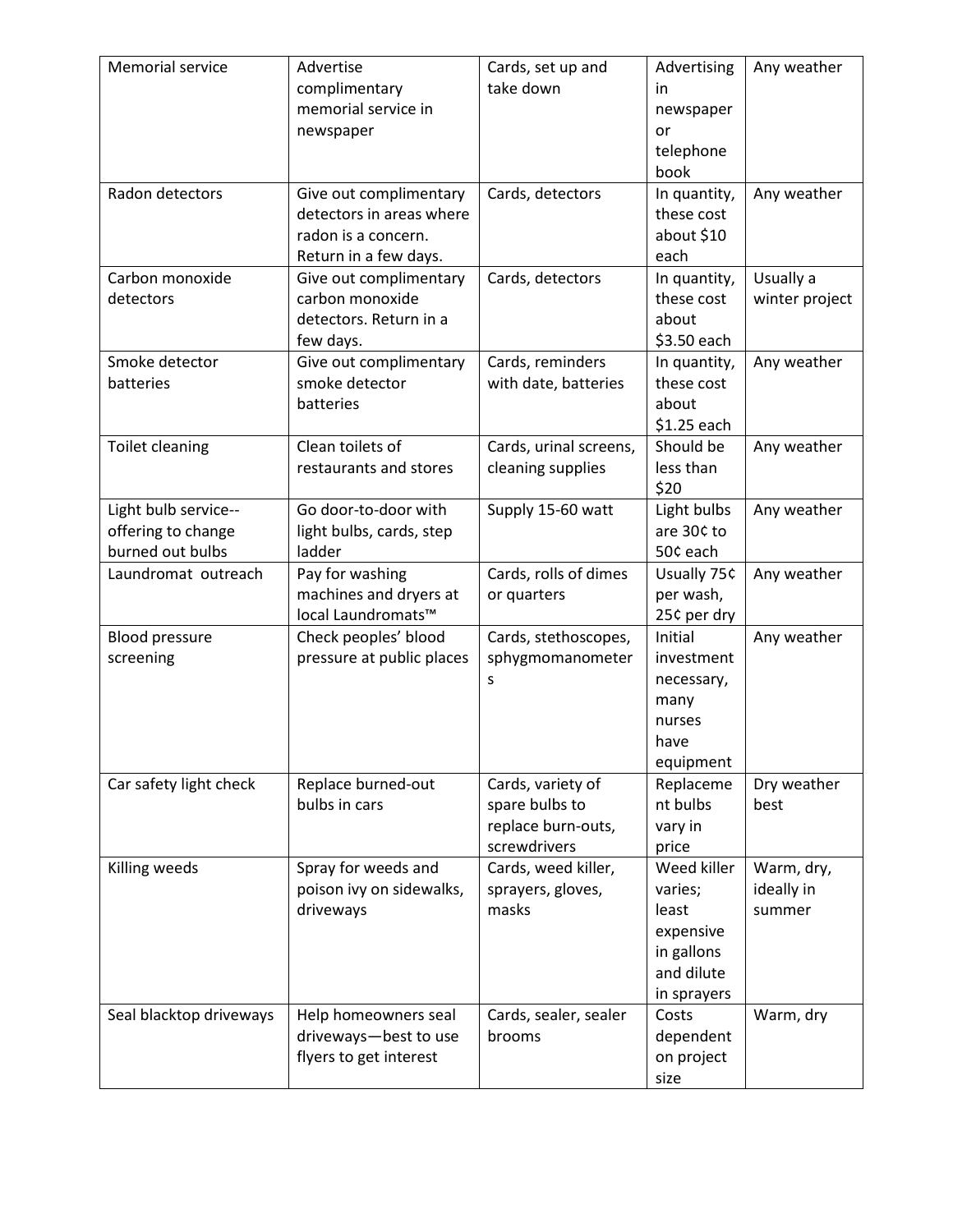| House gutter cleaning<br>Birthday party      | Clean gutters on houses<br>of leaves, sticks, and<br>debris<br>Organize and run parties      | Cards, gloves,<br>ladders, trash bags<br>Cards, music for                                                       | Plastic<br>$bag -$<br>ongoing,<br>everyone<br>needs a<br>ladder<br>Parents                       | Dry weather<br>best after<br>ladders are<br>purchased<br>Any weather |
|----------------------------------------------|----------------------------------------------------------------------------------------------|-----------------------------------------------------------------------------------------------------------------|--------------------------------------------------------------------------------------------------|----------------------------------------------------------------------|
| organizing                                   | for children-advertise<br>in local papers                                                    | party                                                                                                           | pay for<br>supplies,<br>ads in free<br>and local<br>papers are<br>best                           |                                                                      |
| Door-to-door food<br>collection for the poor | Put out flyers door-to-<br>door then return a week<br>later to pick up cans and<br>dry goods | Cards, bags given out                                                                                           | Purchase<br>bags                                                                                 | Not a factor                                                         |
| Car interior vacuuming                       | Set up in mall parking<br>lot/gas stations to<br>vacuum cars                                 | Cards, several<br>canister vacuums,<br>several hand-held<br>vacuums                                             | Nothing to<br>purchase<br>after<br>vacuum<br>cleaners                                            | Dry weather<br>best                                                  |
| Leaf raking                                  | Who likes to rake<br>leaves? We do it for<br>them.                                           | Cards, rakes, bags,<br>blowers work well<br>but are more<br>expensive                                           | $Minimal -$<br>you can<br>own your<br>own rake<br>for \$3.98                                     | About any<br>type, but it's<br>tough raking<br>leaves when<br>wet    |
| Christmas gift wrapping                      | Everyone needs their<br>gifts wrapped. Do it at<br>the mall for free!                        | Cards, paper, tape,<br>scissors, etc. Build<br>simple kiosk or<br>booth. For suppliers,<br>call (513) 671-0422. | Though<br>costly, can<br>cost as<br>little as \$1<br>per gift<br>with the<br>right<br>suppliers. | If wrapping at<br>an inside<br>location,<br>weather not a<br>problem |
| Lawn care                                    | Find unkept lawns and<br>go for it.                                                          | Cards, can do basic<br>mowing or more                                                                           | Cost of<br>gasoline,<br>oil and<br>bags                                                          | It's easier to<br>mow dry<br>grass than<br>wet grass                 |
| Soft drink giveaway                          | On a hot day, nothing<br>refreshes like a cold<br>drink in Jesus' name.                      | Cards, drinks, ice,<br>clean plastic trash<br>cans for storing cans<br>on ice, table                            | Can lower<br>cost to 10¢<br>per unit<br>buying in<br>quantities                                  | Warm or hot<br>weather                                               |
| Free coffee                                  | Set up tables at store<br>exits or sporting events<br>and serve hot coffee on<br>cold days   | Cards, table, 2-3<br>Igloos $TM$ (5 gal.),<br>creamers, sugar,<br>stirrers, sign-"Free<br>Coffee"               | Minimal                                                                                          | Cool or cold<br>weather                                              |
| Popsicle Give-away                           | Set up tables at store<br>exits or sporting events<br>and serve Popsicles <sup>™</sup>       | Cards, table, 2-3<br>Igloos <sup>™</sup> , ice, sign                                                            | Minimal                                                                                          | Warm<br>weather                                                      |